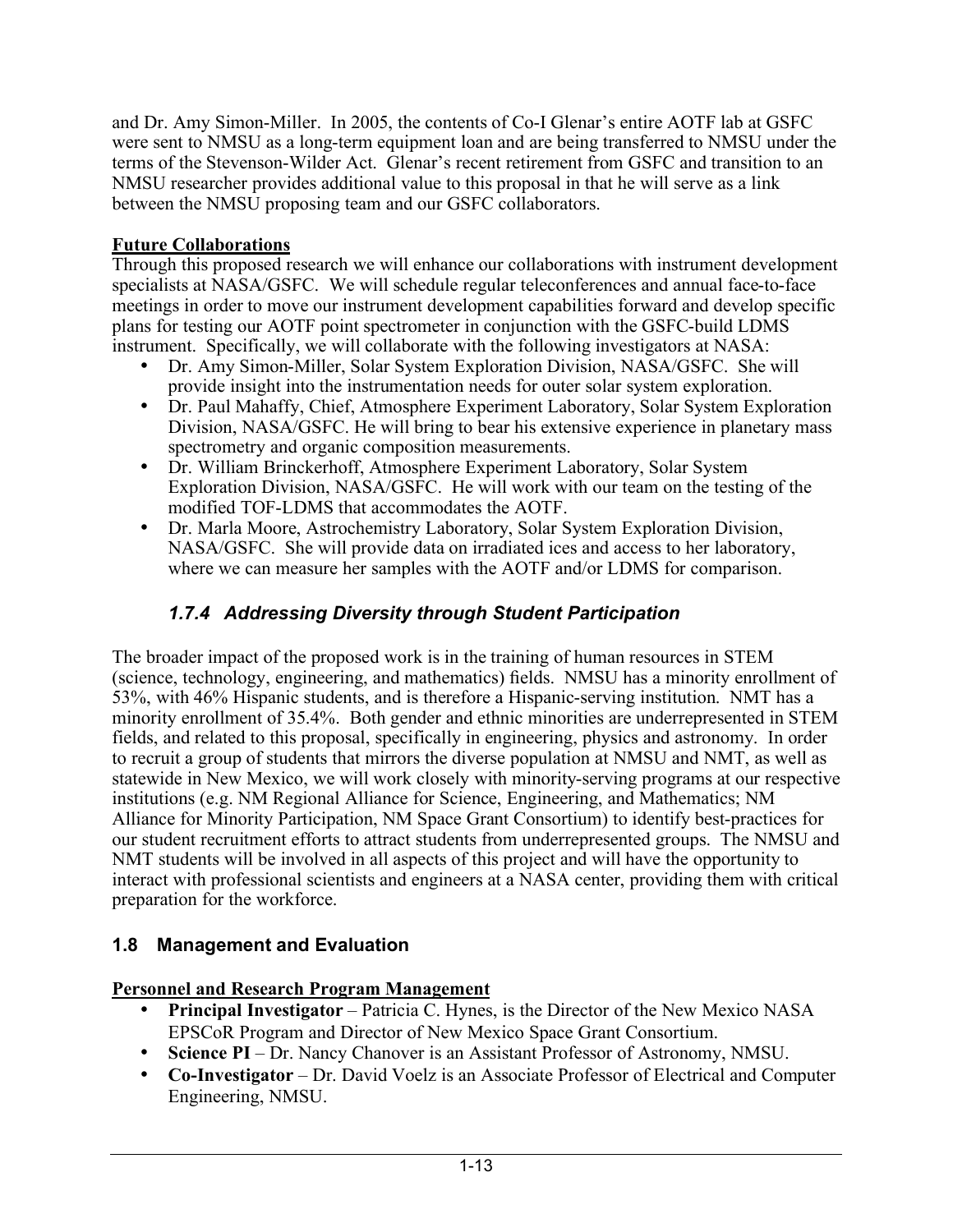- **Co-Investigator** Dr. David Glenar is an Affiliate Professor of Astronomy at NMSU and an Emeritus Scientist in the Planetary Systems Branch at NASA/GSFC.
- **Co-Investigator** Dr. Penelope Boston is an Associate Professor of Cave and Karst Science within the Department of Earth and Environmental Science, NMT.
- **2 Undergraduates and 3 Graduate Students** at NMSU and NMT, yet to be identified, will be supported by this research effort. All students supported by this funding will be U.S. citizens in an effort to build the technical workforce prepared to work for NASA and its contractors. New Mexico NASA EPSCoR is committed to supporting diversity and will encourage female, minorities and persons with disabilities to actively participate in the program.

# **Research Program Management**

**Science PI Chanover** will oversee the technical aspects of the proposed research. She will ensure that the work plan outlined below is adhered to and will supervise the Astronomy student hired for this project. She will coordinate the communication among team members and will oversee the dissemination of the results from this research**.** 

**Co-I Voelz** will supervise the laboratory work at NMSU including the AOTF spectrometer component testing, breadboard assembly and breadboard testing. He will also assist with the design and performance modeling of the system. He will supervise the EE students that will be hired through this project.

**Co-I Glenar** will be responsible for the optical design of the AOTF systems. He also will conduct the radiometric modeling. His recent (Dec. 2007) retirement from NASA/GSFC and his subsequent addition to the NMSU Astronomy department as an adjunct faculty member will enable him to effectively interact with all members of the proposing team, particularly the students.

**Co-I Boston** will provide scientific support for the astrobiology and astrochemistry efforts, including assistance with developing the testing protocols for laboratory and field campaign, providing astrobiologically relevant organism cultures and precipitated biosignature minerals for laboratory testing of the instrument at the Geomicrobiology Laboratory at NMT, and planning and managing the field site component of the field tests at three ongoing astrobiological study sites in New Mexico.

The research team, including student participants, will be closely integrated with regular communications via teleconferences and face-to-face meetings. The frequent dialog and the clear delineation of roles and responsibilities for all team members will result in an efficient, well-coordinated, productive effort.

New Mexico EPSCoR will be managed through the New Mexico EPSCoR/Space Grant lead office at New Mexico State University. **Dr. Patricia C. Hynes**, Director of New Mexico Space Grant, will also serve as the Director of NASA EPSCoR and will be responsible for the management of the NASA EPSCoR program, including interactions among collaborating institutions, NASA Field Centers, and space and aerospace related industry**.** The NM EPSCoR Director will work with the State of New Mexico EPSCoR Committee to facilitate interactions and coordination between these organizations.The NM EPSCoR Director will work closely with the Technical Advisory Committee (TAC) to align our research focus with NASA and New Mexico research priorities. The EPSCoR office will be responsible for contract requirements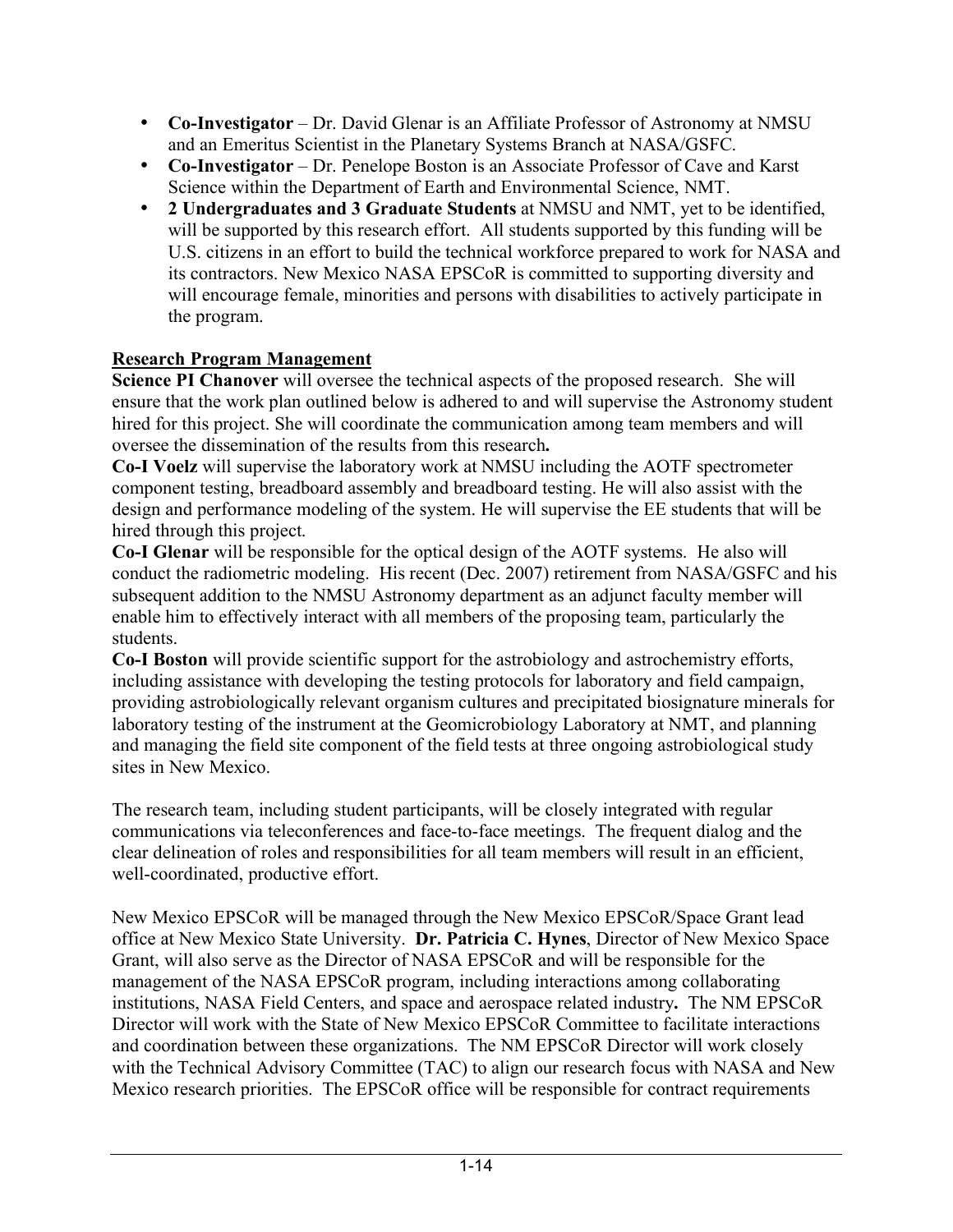including budgeting and reporting requirements.The New Mexico NASA EPSCoR office will also organize annual meetings for New Mexico faculty to facilitate research collaborations.

## **Program Evaluation**

The objectives for the proposed research, as outlined in Section 1.3, will be achieved through the completion of the tasks outlined in the Work Plan (Section 1.4.3 and Table 3). Metrics that will be used to assess progress in our research include conference presentations, journal publications, and follow-on funding proposals that capitalize on the experience and knowledge gained through this program. The peer review process used in journal publications and the review of follow-on research funding proposals will serve as an external and objective means of evaluating the success of our research program.

Evaluation is a key consideration not only in the demonstration of effectiveness of the program, but also in continuous improvement and program refinement. New Mexico EPSCoR Director Dr. Patricia Hynes has conducted extensive activities in assessment. She will design and implement the evaluation plan. Evaluation data will be collected from researchers each year as part of their report to NASA EPSCoR. The evaluation will allow us to monitor our progress and document benchmarks toward achievement of program goals and objectives. The evaluation will be both formative and summative. Formative evaluation will include an annual assessment of the proposed research metrics. Formative evaluation results will be brought to the NASA EPSCoR Technical Advisory Committee (TAC) for feedback and strategies to increase program success. Annually, we will be looking for faculty and research areas which show promise for additional funding. Summative evaluation will include a comparison of pre-award and postaward data analysis. Research faculty will involve undergraduate and graduate students in their research. This will not only contribute to workforce development in NASA research areas but will encourage student retention. Students receiving \$5,000 or more in support will be tracked through first employment using the university registration systems, confirming that students are still enrolled and succeeding in their STEM degrees.

## The goals and their metrics for New Mexico EPSCoR are:

Goal #1: **Contribute to and promote the development of research infrastructure in New Mexico in areas of strategic importance to the NASA mission while assessing and leveraging the many existing core capabilities relative to NASA in the state.**

*Metric:* Evidence of reordered New Mexico and/or institutional priorities

*Metric:* Evidence of how EPSCoR activities have furthered jurisdiction priorities.

*Metric:* Financial commitment from the jurisdiction, industry, and participating institutions Goal #2: **Improve the capability of New Mexico to gain support from sources outside the NASA EPSCoR program in space and aerospace related science, technology, engineering and mathematics research.**

*Metric:* Number of follow-on grant proposals submitted and/or funded.

Goal #3: **Develop partnerships between NASA research assets and New Mexico academic institutions, federal laboratories, and industry.**

*Metric:* Extent to which collaborations with New Mexico agencies, industry, research and academic institutions and with NASA have evolved.

Goal #4: **Contribute to New Mexico's overall research infrastructure, science and technology capabilities, higher education, and/or economic development.**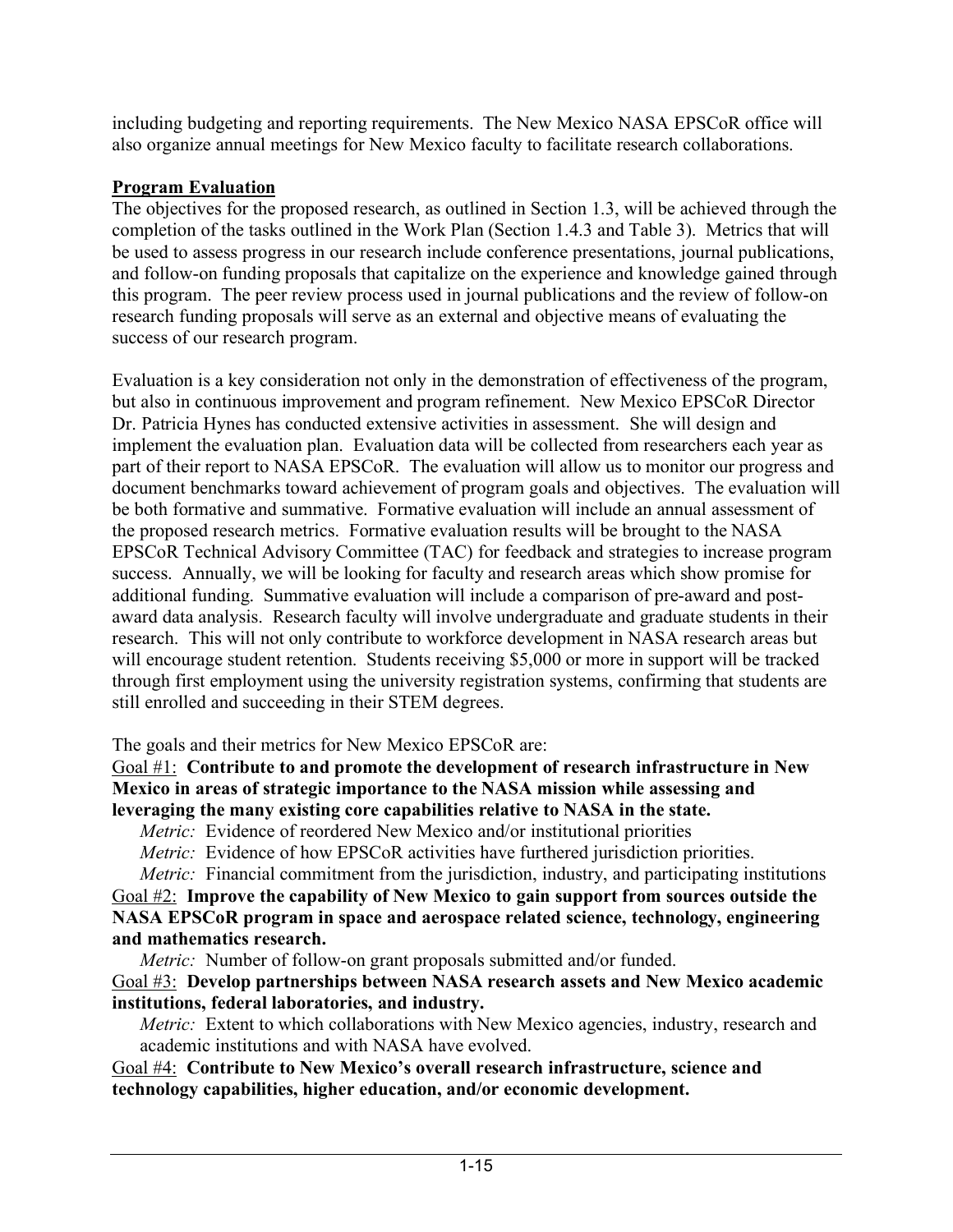*Metric:* Number of articles submitted to and/or published in refereed journals

*Metric:* Number of talks, presentations or abstracts at professional meetings

*Metric:* Number of patents awarded

*Metric:* Number and gender/ethnicity of students participating in the program research. We will track student persistence through to degree completion and beyond graduation.

#### Goal #5: **Work in close coordination with the New Mexico Space Grant Consortium (NMSGC) to improve the environment for science, mathematics, engineering, and technology education in New Mexico.**

*Metric:* Increased number and quality of interactions between researchers and New Mexico Space Grant Consortium

## **Tracking of Program Progress**

Program progress and the potential for achieving self-sufficiency beyond the award period of the research capabilities developed under this grant will be assessed using the metrics discussed above. If the goals of the proposed research and of the New Mexico EPSCoR program are achieved, then the likelihood for securing future funding for this research is high. The potential for the proposed research area to continue to grow in importance in future aerospace fields will be assessed by the evaluation and monitoring of NASA's planning documents, funded proposals, and calls for new research efforts throughout the award period. Trends indicating the importance of the development of astrobiological instrumentation will be noted and we will respond accordingly in our efforts to secure follow-on funding toward the end of the award period.

## **Continuity**

This proposed NASA EPSCoR project will facilitate the involvement of our student participants in future employment and internship opportunities that are relevant to NASA. Our undergraduate student participants will be encouraged to seek future fellowships and awards from the New Mexico Space Grant Consortium, NASA's Undergraduate Student Researcher Program, and eventually, to apply to graduate school in a NASA-related field (e.g. physics, astronomy, engineering). Our graduate student participants, who will have developed close contacts with scientists at NASA/GSFC, will be well-positioned to apply for the NASA Graduate Student Researchers Program and ultimately the NASA Postdoctoral Program. Our proposed research will thereby provide a direct pipeline for involving young scientists and engineers – from the undergraduate to postdoctoral level – in NASA-related research that will ultimately result in the development of human resources.

There are multiple avenues for future funding that will be pursued at the end of the NASA EPSCoR award period. Within NASA, there are several instrumentation development programs (*e.g.* the Planetary Instrumentation Definition and Development Program, the Mars Instrument Development Project, and the Astrobiology Science and Technology Instrument Development Program) whose goals are the development of instrument technology that shows promise for use in scientific investigations on future planetary missions. Within the National Science Foundation, the Major Research Instrumentation program is an appropriate source of funding for further development of instrumentation. Any of these programs would be logical sources of funding to sustain the efforts developed through the NASA EPSCoR program.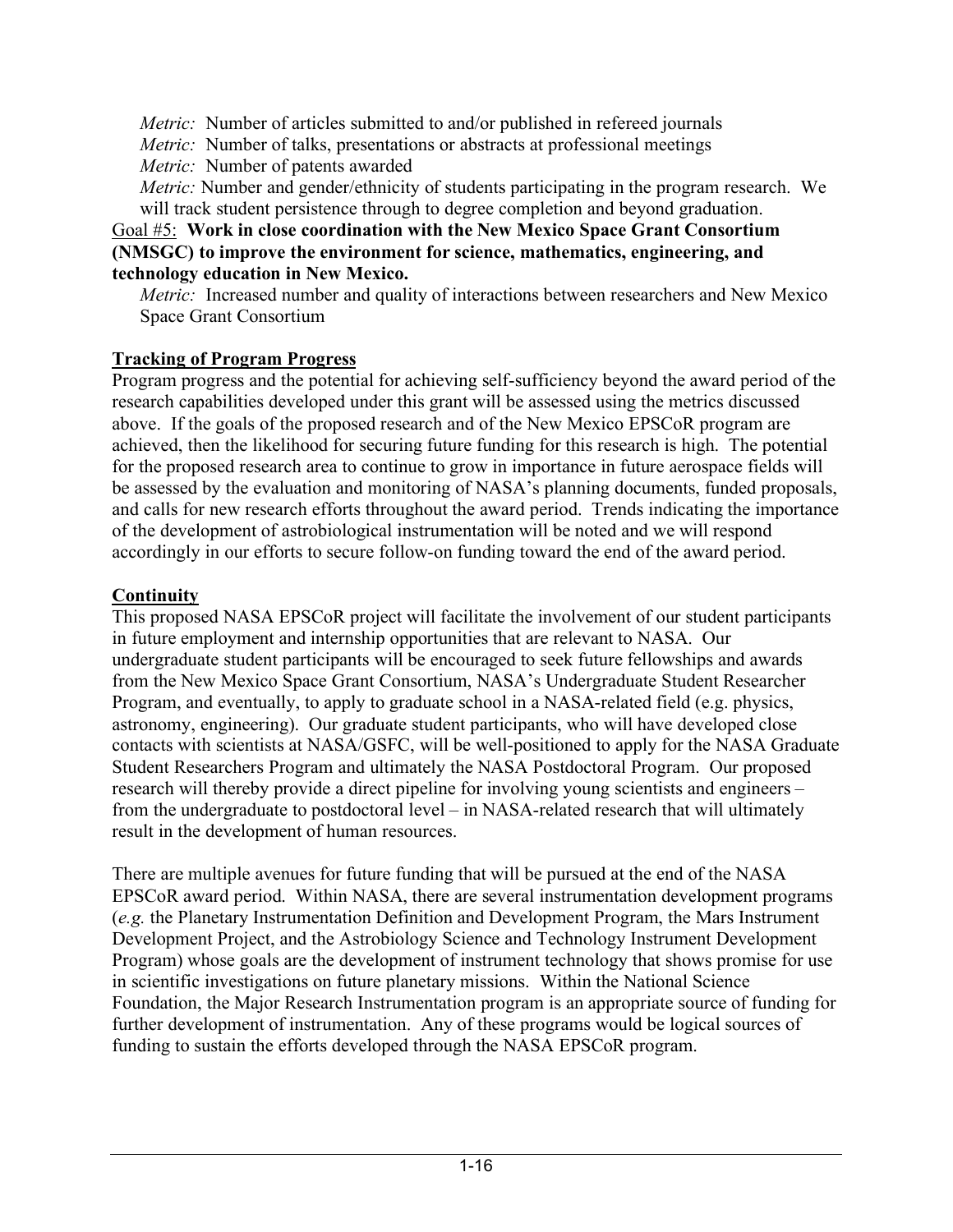# **2 References**

- Borda, M. J., A R. Elsetinow, M. A. Schoonen, and D. R. Strongin (2001). Pyrite-induced hydrogen peroxide formation as a driving force in the evolution of photosynthetic organisms on an early Earth. *Astrobiology* **1**, 283, doi:10.1089/15311070152757474.
- Brown, R. H. and 24 authors (2006). Composition and physical properties of Enceladus' surface. *Science* **311**, 1425-1428.
- Carlson, R. W., M. S. Anderson, R. E. Johnson, W. D. Smythe, A. R. Hendrix, C. A. Barth, L. A. Soderblom, G. B. Hansen, T. B. McCord, J. B. Dalton, R. N. Clark, J. H. Shirley, A. C. Ocampo, D. L. Matson (1999). Hydrogen peroxide on the surface of Europa. *Science* **283**, 2062-2064.
- Chanover, N. J., J. J. Hillman, and D. A. Glenar (1998). Multispectral near-IR imaging of Venus nightside cloud features. *J. Geophys. Res.* **103**, 31335-31348.
- Chanover, N.J., C.M. Anderson, C.P. McKay, P. Rannou, D.A. Glenar, J.J. Hillman, and W.E. Blass (2003). Probing Titan's lower atmosphere with acousto-optic tuning. *Icarus* **163**, 150– 163.
- Chyba, C. F. and C. B. Phillips (2001). Possible ecosystems and the search for life on Europa. *PNAS* **98**, 801-804.
- Dalton, J. B., III (2007). Linear mixture modeling of Europa's non-ice material based on cryogenic laboratory spectroscopy. *Geophys. Res. Lett.* **34**, L21205, doi:10.1029/ 2007GL031497.
- Georgiev, G., D. A. Glenar, and J. J. Hillman (2002). Spectral characterization of acousto-optic filters used in imaging spectroscopy. *Appl. Optics* **41**, 209-217.
- Glenar, D. A., J. J. Hillman, B. Saif, and J. Bergstralh (1994). Acousto-optic imaging spectropolarimetry for remote sensing. *Appl. Optics* **33**, 7412-7424.
- Glenar, D. A., J. J. Hillman, M. LeLouarn, R. Q. Fugate, and J. D. Drummond (1997). Multispectral imagery of Jupiter and Saturn using adaptive optics and acousto-optic imaging. *Publ. Astron. Soc. Pacific* **109**, 326-337.
- Glenar, D. A., D. L. Blaney and J. J. Hillman (2002). AIMS: Acousto-optic imaging spectrometer for spectral mapping of solid surfaces. *Acta Astronautica* **1824**, 1-8.
- Hudon, R. L. and M. H. Moore (2001). Radiation chemical alterations in solar system ices: An overview. *J. Geophys. Res.* **106**, 33,275-33,284.
- Krier, A. (2001). Physics and technology of mid-infrared light emitting diodes. *Philosophical Transactions: Mathematical, Physical and Engineering Sciences* **359**, 599-619.
- McCord, T. B. and 17 coauthors (2006). Composition of Titan's surface from Cassini VIMS. *Planet. Space Sci.* **54**, 1524-1539.
- Moore, M. H. and R. L. Hudson (1998). Infrared study of ion-irradiated water-ice mixtures with hydrocarbons relevant to comets. *Icarus* **135**, 518-527.
- Moore, M. H. and R. L. Hudson (2000). IR detection of  $H_2O_2$  at 80 K in ion-irradiated laboratory ices relevant to Europa. *Icarus* **145**, 282-288.
- Newman, S. F., B. J. Buratti, R. Jaumann, J. M. Bauer, and T. W. Momary (2007). Hydrogen peroxide on Enceladus. *Astrophys. J.* **670**, L143-146.
- Richardson, W. (2003). http://www.governor.state.nm.us/press/2003/jan/010803\_2.pdf.
- Spencer, J. R. and W. M. Calvin (2002). Condensed O<sub>2</sub> on Europa and Callisto, *Astron. J.* 124, 3400-3403.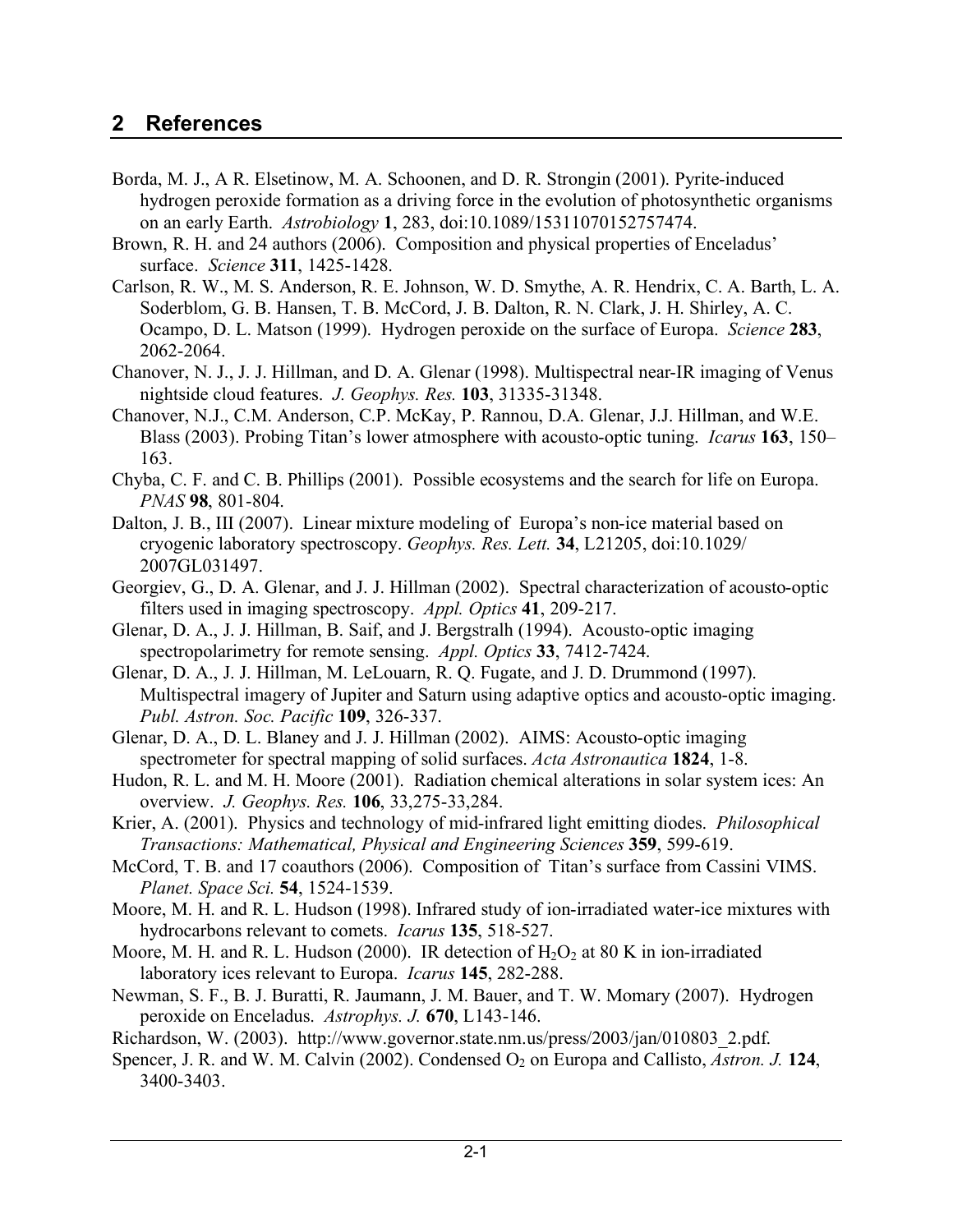Sutter, B., J. B. Dalton, S. A. Ewing, R. Amundson, and C. P. McKay (2007). Terrestrial analogs for interpretation of infrared spectra from the Martian surface and subsurface: Sulfate, nitrate, carbonate, and phyllosilicate-bearing Atacama Desert soils. *J. Geophys. Res.* **112**, G04S10, doi:10.1029/2006JG000313.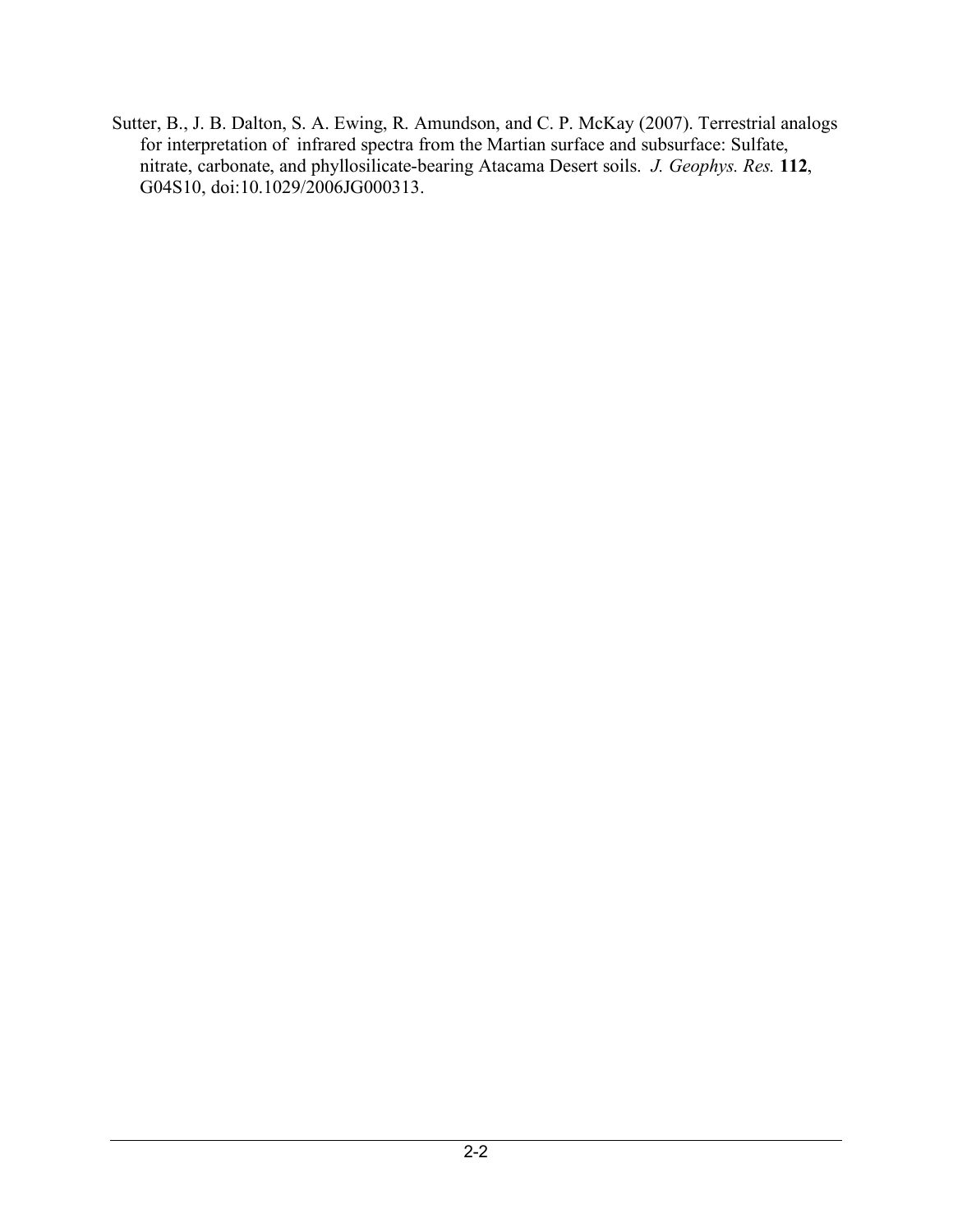# **3 Biographical Sketches**

## **3.1 Principal Investigator**

### **NANCY J. CHANOVER**

Department of Astronomy (575) 646-2567 (voice) New Mexico State University (575) 646-1602 (fax) Box 30001 / MSC 4500 nchanove@nmsu.edu Las Cruces, NM 88003-0001

### **PROFESSIONAL PREPARATION:**

| <b>Wellesley College</b>                           | <b>Physics</b> | B.A., June 1991        |
|----------------------------------------------------|----------------|------------------------|
| New Mexico State University                        | Astronomy      | M.S., Nov.1994         |
| New Mexico State University                        | Astronomy      | Ph.D., May 1997        |
| NASA/Goddard Space Flight Center planetary science |                | May 1997 – August 1998 |

## **APPOINTMENTS:**

College Asst. Professor: New Mexico State Univ.: Aug.1998 – Aug. 2000, Aug. 2002- present Tombaugh Scholar: New Mexico State University: Aug. 2000 – Aug. 2002 National Research Council Research Fellow: NASA/Goddard Space Flight Center, 1997-1998 Graduate Research Assistant: New Mexico State University, 1991-1997

## **RECENT PROFESSIONAL SERVICE:**

National Science Foundation Planetary Astronomy Review Panel (2002) Hubble Space Telescope Time Allocation Committee (2003) NASA Planetary Atmospheres Review Panel (2004) NASA Outer Planets Research Program Review Panel (2005) IRTF Time Allocation Committee (2003-2004) NASA Cassini Data Analysis Program Review Panel (2007) Reviewer for journals *Geophys. Rev. Let., Icarus, Journal of Geophys. Res.* (ongoing)

#### **PUBLICATIONS:**

- 1. Anderson, C. M, E. F. Young, N. J. Chanover, and C. P. McKay (2008). HST spectral imaging of Titan's haze and methane profile between 0.6 and 1.0 µm during the 2000 opposition. *Icarus*, in press.
- 2. Goldman, B., M. C. Cushing, M. S. Marley, E. Artigau, K. S. Baliyan, V. J. S. Bejar, J. A. Caballero, N. Chanover, M. Connelley, R. Doyon, T. Forveille, S. Ganesh, C. R. Gelino, H. B. Hammel, J. Holtzman, S. Joshi, U. C. Joshi, S. K. Leggett, M. C. Liu, E. L. Martın, V. Mohan, D. Nadeau, R. Sagar, and D. Stephens (2008). CLOUDS search for variability in brown dwarf atmospheres. Infrared spectroscopic time series of L/T transition brown dwarfs. *Astron. Astrophys.* in press
- 3. Simon-Miller, A. A., N. J. Chanover, G. S. Orton, M. Sussman, I. G. Tsavaris, and E. Karkoschka (2006). Jupiter's White Oval turns red. *Icarus* **185**, 558-562.
- 4. Slanger, T. G, D. L. Huestis, P. C. Cosby, and N. J. Chanover. (2006). The Venus nightglow: Ground-based observations and chemical mechanisms. *Icaru*s **182**, 1-9.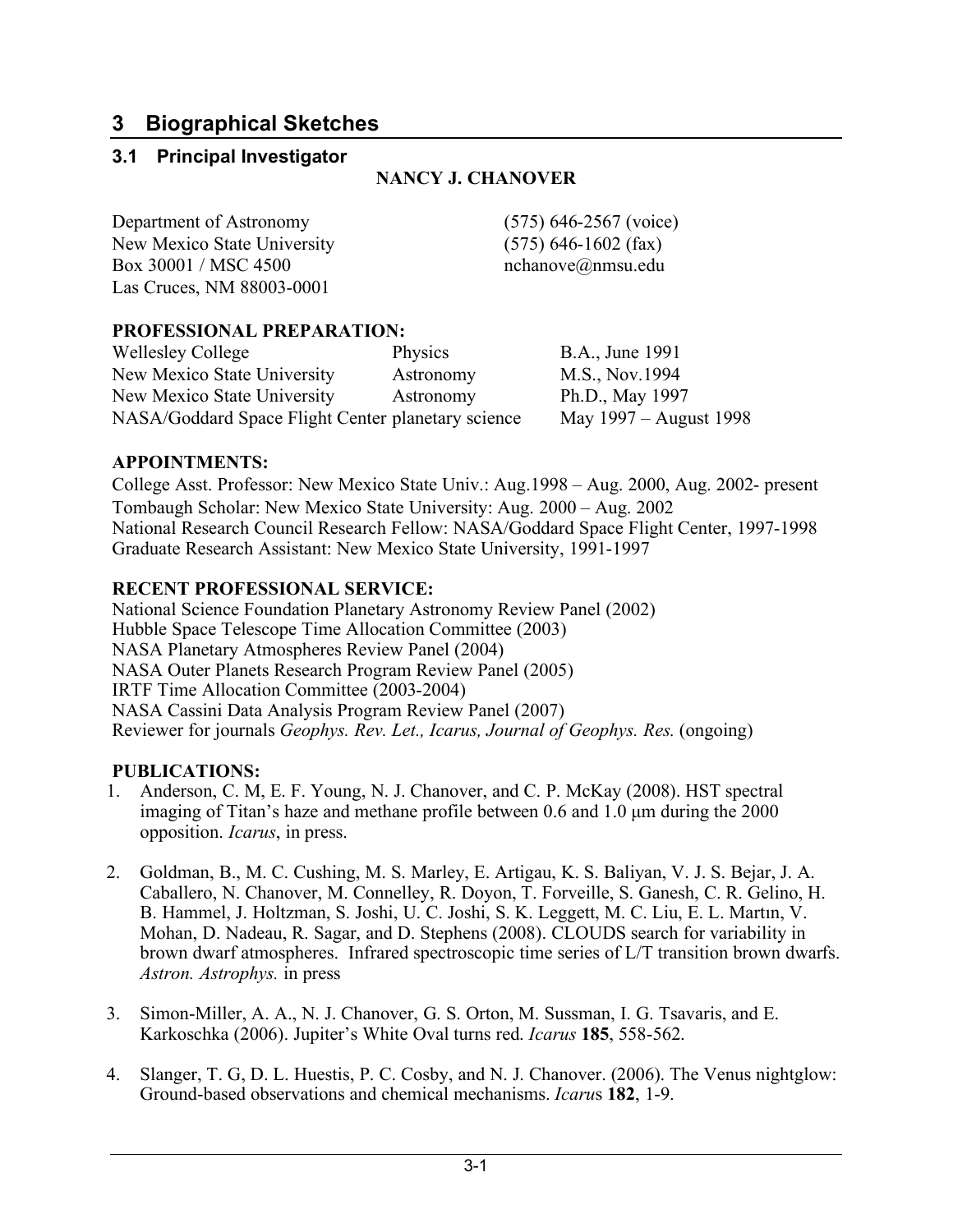- 5. Kahre, M. A., J. R. Murphy, N. J. Chanover, J. L. Africano, L. C. Roberts, Jr., and P. W. Kervin (2005). Observing the Martian surface albedo pattern: Comparing the AEOS and TES data sets. *Icarus* **179**, 55-62.
- 6. Vincent, M.B., N. J. Chanover, R. F. Beebe, and L.Huber. (2005). Calibration of the Infrared Telescope Facility National Science Foundation Camera Jupiter Galileo data set. *Publ. Astron. Soc. Pacific* **117**, 1129-1143.
- 7. Temma, T., N. J. Chanover, D. A. Glenar, J. J. Hillman, D. M. Kuehn, A. A. Simon-Miller (2005). Vertical structure modeling of Saturn's equatorial region using high spectral resolution imaging. *Icarus* **175**, 464-489.
- 8. Anderson, C. M., N. J. Chanover, C.P. McKay, P. Rannou, D. A. Glenar, and J. J. Hillman (2004). Titan's haze structure in 1999 from spatially resolved narrowband imaging surrounding the 0.94 µm methane window. *Geophys. Res. Lett.* **31**, L17S05, doi10.1029/2004 GL019857.
- 9. Chanover, N.J., C.M. Anderson, C.P. McKay, P. Rannou, D.A. Glenar, J.J. Hillman, and W.E. Blass (2003). Probing Titans lower atmosphere with acousto-optic tuning*. Icarus* **163**, 150-163.
- 10. Simon-Miller, A. A. and N. J. Chanover (2003). Planetary Astronomy: Recent Advances and Future Discoveries with Small Aperture Telescopes. In *The Future of Small Telescopes in the New Millennium III. Science in the Shadow of Giants* (T. Oswalt, Ed.). Kluwer Academic Press, New York, pp. 37-55.
- 11. Stephens, D. C., M. S. Marley, K. S. Noll, and N. Chanover (2001). L-Band Photometry of L and T Dwarfs. *Astrophys. J.,* **556**, L97.
- 12. Chanover, N. J., J. J. Hillman, and D. A. Glenar (1998). Multispectral near-IR imaging of Venus nightside cloud features. *J. Geophys. Res.* **103**, 31 335.
- 13. Chanover, N. J., D. M. Kuehn, and R. F. Beebe (1997). Vertical structure of Jupiter's atmosphere at the Galileo probe entry latitude. *Icarus* **128**, 294-305.
- 14. Chanover, N. J., D. M. Kuehn, D. Banfield, T. Momary, R. F. Beebe, K. H. Baines, P. D. Nicholson, A. A. Simon, and A. S. Murrell (1996). Absolute reflectivity spectra of Jupiter: 0.25 - 3.5 microns. *Icarus* **121**, 351.
- 15. Lederer, S. M., M. S. Marley, B. Mosser, J. P. Maillard, N. J. Chanover, and R. F. Beebe (1995). Albedo features and Jovian seismology. *Icarus* **114**, 269-277.
- 16. French, R. G., P. D. Nicholson, M. L. Cooke, J. L. Elliot, K. Matthews, O. Perkovic, E. Tollestrup, P. Harvey, N. J. Chanover, M. A. Clark, E. W. Dunham, W. Forrest, J. Harrington, J. Pipher, A. Brahic, I. Grenier, F. Roques, and M. Arndt (1993). Geometry of the Saturn system from the 3 July 1989 occultation of 28 SGR and Voyager observations. *Icarus* **103**, 163-214.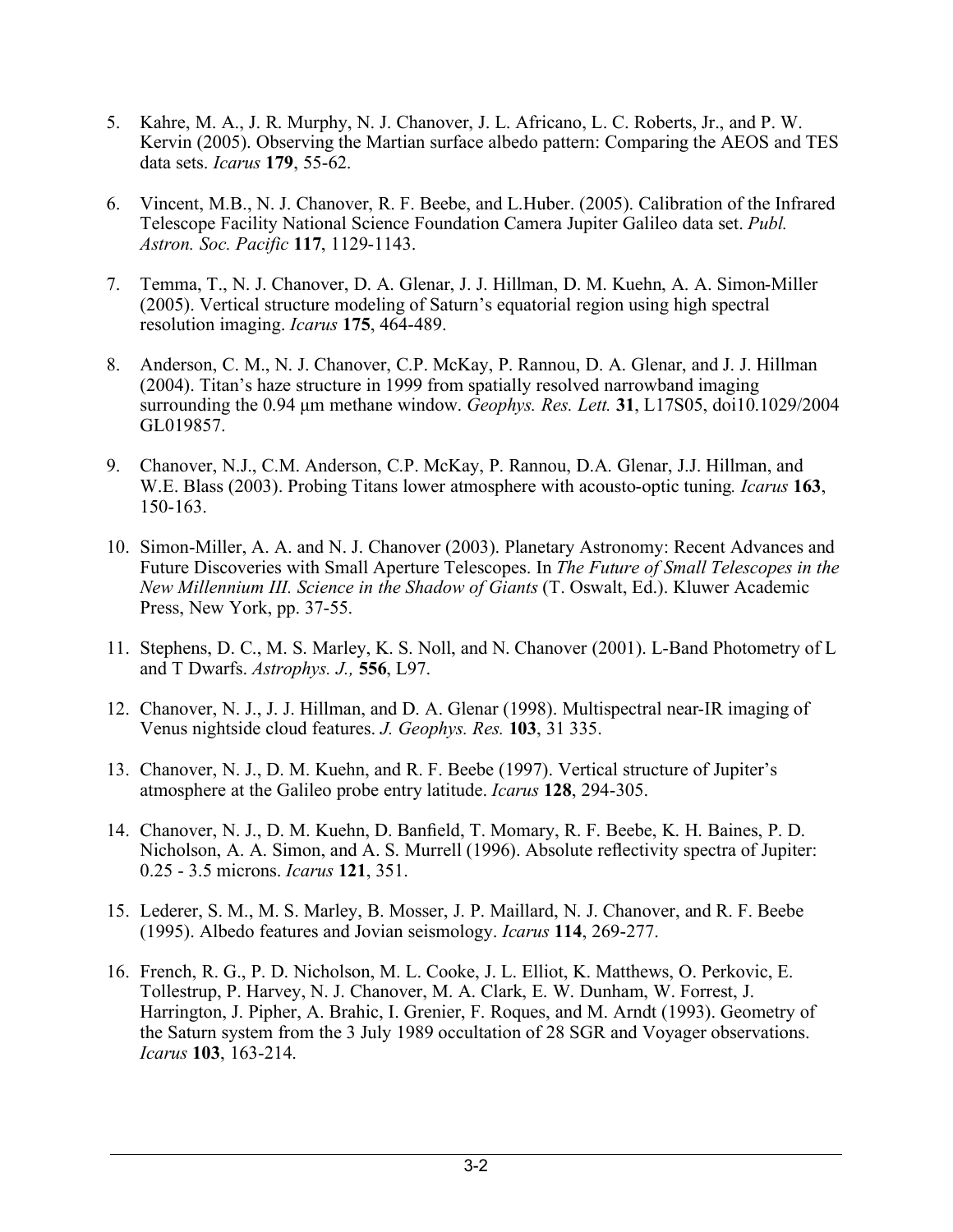## **3.2 Co-Investigators**

**DAVID G. VOELZ**, Associate Professor; Paul W. and Valerie Klipsch Professor The Klipsch School of Electrical and Computer Engineering Box 30001, Dept. 3-O, New Mexico State University (NMSU), Las Cruces, NM 88003 Phone: (505) 646-3471, email: davvoelz@nmsu.edu

**Degrees:** Ph.D. in Electrical Engineering, University of Illinois, May 1987 M.S. in Electrical Engineering, University of Illinois, 1983 B.S. in Electrical Engineering, New Mexico State University, May 1981

**Experience:** Dr. Voelz joined the faculty at the NMSU Klipsch School of Electrical and Computer Engineering in the Fall of 2001. His current research involves spectral/ polarization sensing and imaging, laser beam control and beam shaping, adaptive optics, and free space laser communications. He has authored or coauthored more than 25 refereed journal articles and over 75 proceedings papers and reports. For his work he has received the Giller Award, the highest technical achievement award for the Air Force Research Laboratory, two Air Force Citations for advanced technology, the Engineering Excellence Award presented by the Optical Society of America, and the Bromilow Award for research excellence within the College of Engineering at NMSU. The courses he teaches at NMSU include Lasers and Applications; Optical Sources, Detectors, and Radiometry; Fourier Optics; Optical System Design; and AC Circuits. Prior to NMSU, Dr. Voelz worked at the Air Force Research Laboratory (Albuquerque, NM) for 15 years on laser imaging, beam projection and wave front sensing applications.

**Professional Affiliations:** Society of Photo-Instrumentation Engineers, SPIE (Fellow); Optical Society of America, OSA; The Institute of Electrical and Electronics Engineers, IEEE.

## **Recent Publications:**

- V. Thilak, D. G. Voelz; C. D. Creusere, "Polarization-based index of refraction and reflection angle estimation for remote sensing applications," Appl. Opt., v.46, no.30, p.7527-7536, 2007.
- X. Xiao and D. Voelz, "Wave optics simulation approach for partial spatially coherent beams," Opt. Express 14, 6986-6992, 2006.
- D. K. Borah, D. Voelz, and S. Basu, "Maximum-likelihood estimation of a laser system pointing parameters by use of return photon counts," Appl. Opt. 45, 2504-2509, 2006.
- C. Ting, D. G. Voelz, and M. K. Giles, "Effectiveness of High-Order Adaptive Optics in Ground-Based Stellar Interferometry," Opt. Eng. 45(2), 2006.
- M. T. Gruneisen, R. C. Dymale, J. R. Rotgé, D. G. Voelz, and M. Deramo, "Wavelength-agile telescope system with diffractive wavefront control and acousto-optic spectral filter," Opt. Eng., 44, 104204, 2005.
- T. J. Schulz and D. G. Voelz, "Signal recovery from autocorrelation and cross-correlation data," J. Opt. Soc. Am. A **22**, 616-624, 2005.
- D. Voelz, M. Deramo, J. Piedracoba-Varela, N. Chanover, and D. Kuehn "Acousto-optic tunable filter imaging camera with the AEOS adaptive optics system," Proc. AMOS Tech. Conf., 387-393, 2004.
- J. Rha, D. G. Voelz, and M. K. Giles, "Reconfigurable Shack-Hartmann wavefront sensor," Opt. Eng. **43**, 251-256, 2004.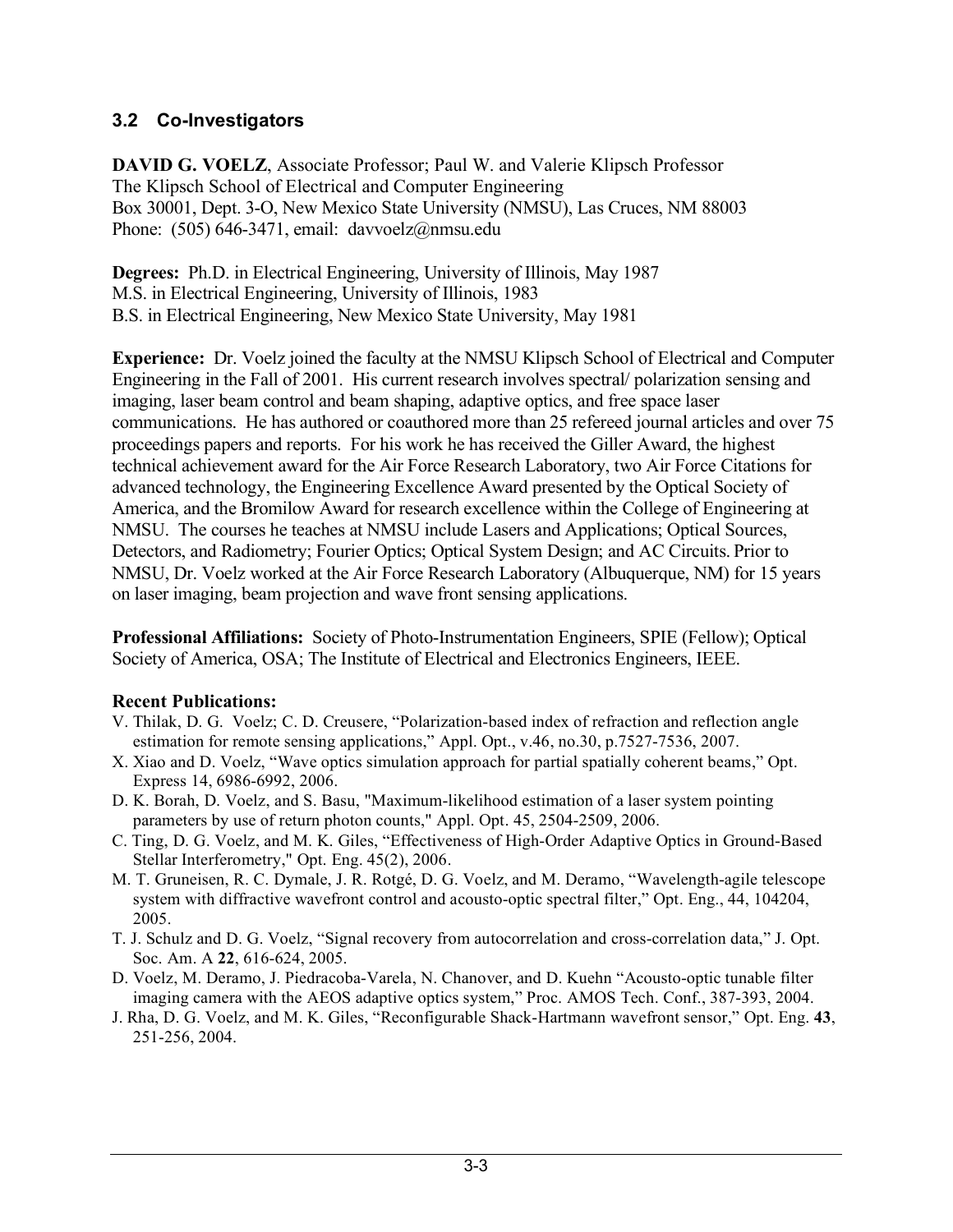#### **VITAE: DAVID ALAN GLENAR**

#### **EDUCATION**

Ph.D., Astronomy, Penn State University, 1981 M.S., Physics, Penn State University, 1977 B.A., Physics, Magna Cum Laude, State University of N.Y. at Geneseo, 1975

#### **PRESENT POSITIONS**

Planetary Systems Laboratory, Code 690 (Emeritus) Affiliate Faculty, Dept. of Astronomy NASA Goddard Space Flight Center (GSFC) New Mexico State UNiversity NASA Goddard Space Flight Center (GSFC)<br>Greenbelt MD 20771 Greenbelt MD 20771 <br>
Tel: (301) 286-3354 <br>
Tel: (575) 646-5990 e-mail: David.a.Glenar@nasa.gov e-mail: dglenar@verizon.net

Tel: (575) 646-5990

#### **SCIENTIFIC AND ACADEMIC EXPERIENCE**

- 2008-: Emeritus, GSFC Planetary Systems Laboratory
- *1997-2007:* Planetary Scientist, GSFC Planetary Systems Laboratory
- *1995-1997:* Senior Engineer, GSFC Optics Branch
- *1991-1995:* Head Remote Sensing Section, GSFC Photonics Branch
- *1987-1991:* Astrophysicist, GSFC Planetary Systems Branch
- **1981-1987:** Assistant Professor of Physics & Astronomy at Colgate University
- *1977-1981:* PhD Student at Penn State University
- *1975-1977:* Research assistant at Penn State University Ionosphere Research Laboratory

#### **RECENT PROFESSIONAL DUTIES AND AFFILIATIONS (2000 - )**

- NASA Infrared Telescope Facility (IRTF)**,** Time Allocation Committee (TAC), 2007-2009.
- Member, American Astronomical Society, Division for Planetary Science (DPS)
- Advisor and dissertation committee member for J. Benson, University of Toledo. Defense: Sept. 14 2006, PhD thesis: "Properties of Water Ice Clouds over Major Martian Volcanoes Observed by MOC".
- Frequent referee for planetary science journals (*Icarus*, *J. Geophys. Res.*, *Planet. Space Sci.*)
- NASA Review Panels (2000-continuing): NASA Planetary Atmospheres, Planetary Astronomy, Astrobiology; Planetary Instrument Definition & Development
- Mars Reconnaissance Orbiter '05, Technical, Management, Cost and Outreach (TMCO) downselect review team, Sept. '01.

#### **REFEREED PUBLICATIONS (LAST 5 YEARS )**

- 2007 Benson, J. L., D. A. Glenar, P. B. James and M. J. Wolff. Properties of Mars aphelion volcano clouds from MGS MOC and TES measurements, *Icarus* (submitted).
- 2007 Bonev, B. P., G. B. Hansen, D. A. Glenar, P. B. James and J. E. Bjorkman. Albedo models for the perennial south polar cap on Mars: Implications for the stability of the cap under near-perihelion global dust storm conditions, *Planet. Space Sci.* doi: 10.1016/j.pss.2007.08.003.
- 2005 Temma, T., N. J. Chanover, A. A. Simon-Miller, D. A. Glenar, J. J. Hillman and D. Kuehn. Vertical structure modeling of Saturnian equatorial region using high spectral resolution imaging, *Icarus 175*, 464-489.
- 2005 Glenar, D. A., G. Hansen, G. Bjoraker, M. D. Smith and J. Pearl, D. Blaney. Bright region radiative properties within the Mars south polar cap  $(Ls=231)$  from near-infrared spectroscopic imaging, *Icarus 174*, 600-603.
- 2004 Anderson, C. M., N. J. Chanover, C. P. McKay, P. Rannou, D. A. Glenar and J. J. Hillman. Titan's haze structure in 1999 from spatially-resolved narrowband imaging surrounding the 0.94 mm methane window, *Geophys. Res. Lett.*, *31*, L17S06, doi:10.1029/2004GL019857.
- 2003 Chanover, N. J., C. M. Anderson, C. P. McKay, P. Rannou, D. A. Glenar, J. J. Hillman and W. E. Blass. Probing Titan's Lower Atmosphere with Acousto-Optic Tuning, *Icarus 163*, 150-163.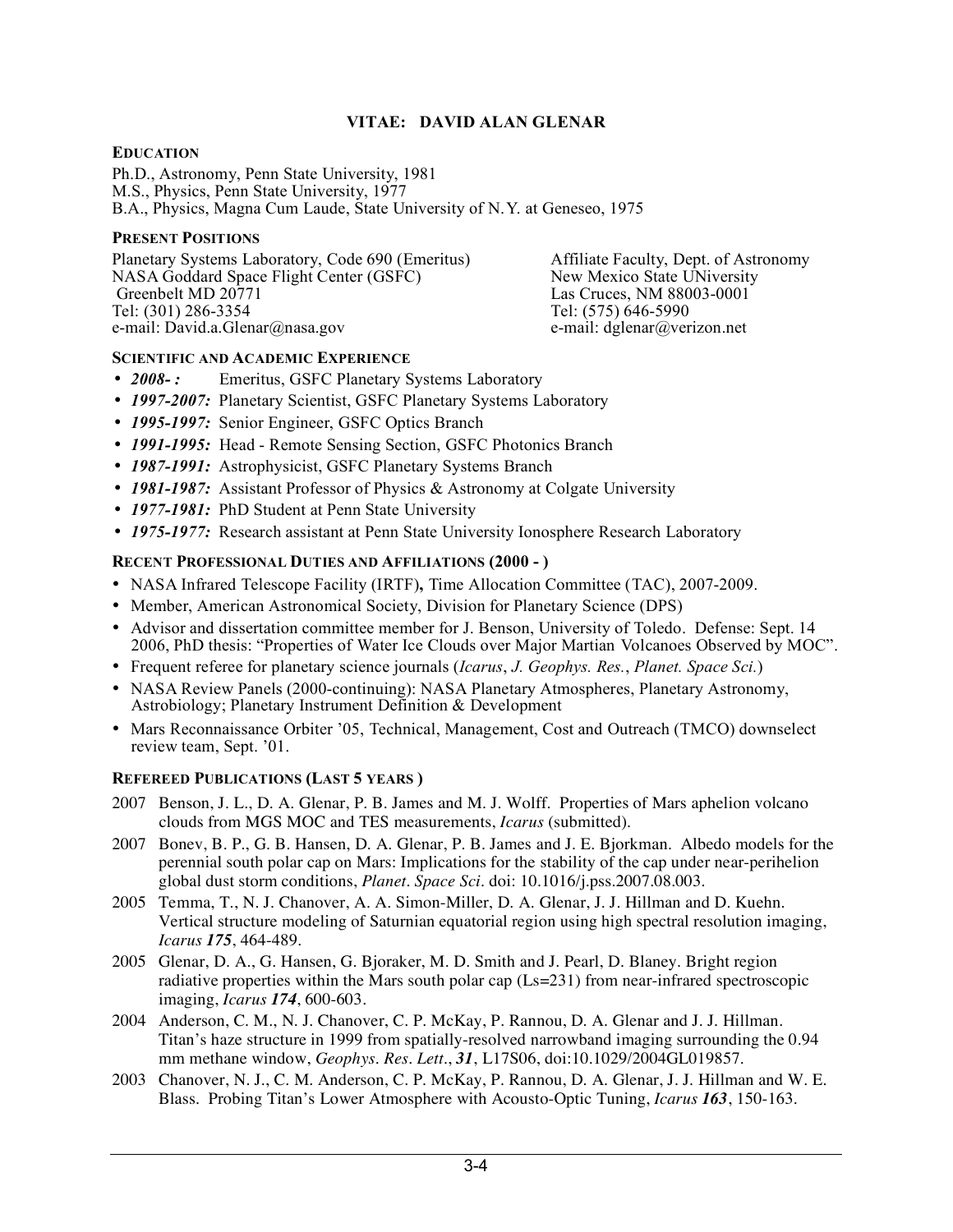## PENELOPE J. BOSTON Earth & Environmental. Sci. Dept., New Mexico Tech 801 Leroy Place, Socorro, NM, 87801

Voice: (505) 835-5657; FAX: (505) 835-6436; Cell (303) 579-4775 Email: pboston@nmt.edu and pboston@complex.org

#### **Current Appointments:**

- 2002 Present. Director of Cave and Karst Studies Program, Assoc. Prof., Earth & Environmental Sci. Dept., New Mexico Inst. Mining & Tech., Socorro, NM.
- 2002 Present, Associate Director, National Cave & Karst Research Institute, Carlsbad, NM
- 1988 Present. Director of Research for Complex Systems Research, Inc., Boulder, CO.

#### **Formal Education:**

- PhD 1985. Environmental, Population, Organismic Biology Dept., University of Colorado and the National Center for Atmospheric Research, Boulder, CO. Microbiology and atmospheric chemistry.
- MS 1981 University of Colorado, Boulder, CO. Microbiology.
- BS 1979 University of Colorado, Boulder, CO. Microbiology, geology, and psychology.
	- 1975 Florida Atlantic Univ., Boca Raton, FL. Biology & philosophy. Faculty Scholar accelerated program.

#### **Recent Professional Activities:**

- COMPLEX Panel, National Academy of Sciences, 2006 Present
- AME (Association of Mars Explorers) President, 2006-2008
- Mars Architecture Review Panel, National Academy of Sciences, Jan. May, 2006
- Biohazard/Planetary Protection Focus Team. Johnson Space Center, 2004.<br>• Senior Editor Astrobiology Journal 2003-present Editorial board 2001-20
- Senior Editor, Astrobiology Journal, 2003-present. Editorial board, 2001-2003.
- NASA Institute for Advanced Concepts Fellow May, 2000.

#### **Selected Relevant Publications:**

- Boston, P.J., Hose, L.D., Northup, D.E., and Spilde, M.N. 2006. The microbial communities of sulfur caves: A newly appreciated geologically driven system on Earth and potential model for Mars. Karst Geomorphology, Hydrology, & Geochemistry, Geological Soc. Amer. Special Paper 404. Pp. 331-344.
- Spilde, M.N., Northup, D.E., Boston, P.J., Schelble, R.T., Dano, K.E., Crossey, L.J., and Dahm, C.N. 2005. Geomicrobiology of cave ferromanganese deposits. Geomicrobio. J. 22:99-116.
- Northup, D.E., Barns, S.M., Yu, L.E., Spilde, M.N., Schelble, R.T., Dano, K.E., Crossey, L.J., Connolly, C.A., Boston, P.J., Natvig, D.O., and Dahm, C.N. 2003. Diverse microbial communities inhabiting ferromanganese deposits in Lechuguilla and Spider Caves. Env. Microbiol. 5(11):1071-1086.
- Boston, P.J. 2003. Extraterrestrial Caves. Encyclopedia of Cave and Karst Science. Fitzroy-Dearborn Publishers, Ltd., London, UK.
- Boston, P.J., Spilde, M.N., Northup, D.E., Melim, L.A., Soroka, D.S., Kleina, L.G., Lavoie, K.H., Hose, L.D., Mallory, L.M., Dahm, C.N., Crossey, L.J., and Schelble, R.T. 2001. Cave biosignature suites: Microbes, minerals & Mars. Astrobiology Journal 1(1):25-55.
- Moser, D., Boston, P.J., and Harris, M. 2002. Sampling in Caves and Mines. In, Encyclopedia of Environmental Microbiology. Wiley and Sons, Publ.
- Boston, P.J., Ivanov, M.V., and McKay, C.P. 1992. On the possibility of chemosynthetic ecosystems in subsurface habitats on Mars. Icarus 95:300-308.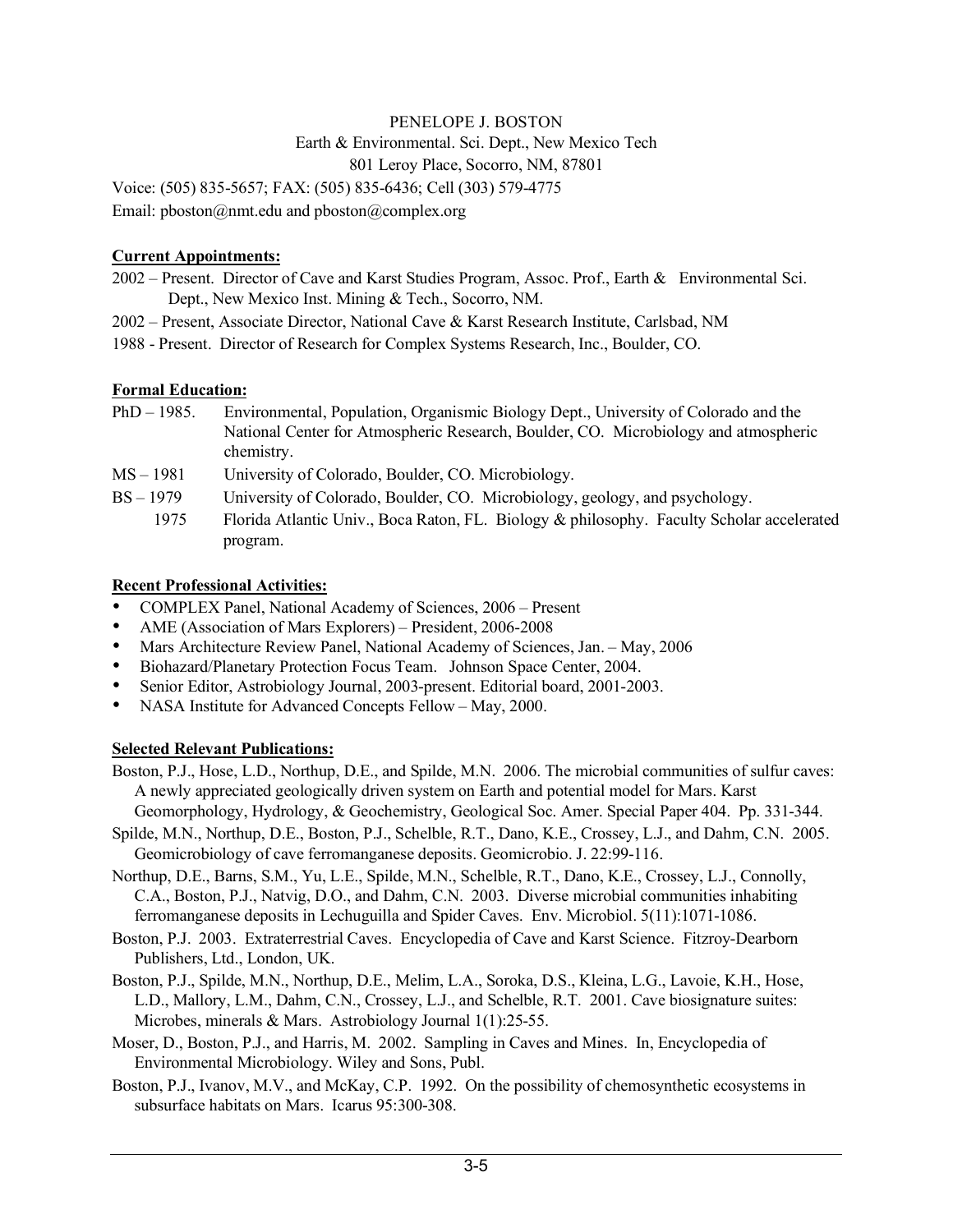## **5.3 Penelope Boston**



March 6, 2008

Drs. Nancy Chanover & Patricia Hynes Box 30001/MSC 4500 New Mexico State University Las Cruces, NM 88003-0001

Dear Drs. Patricia Hynes and Nancy Chanover,

I acknowledge that I am identified by name as a Co-Investigator on the investigation entitled "Infrared Instrument Development for In-Situ Organic Detection," which you are submitting to the NASA Research Announcement NNH08ZNE001C, and that I intend to carry out all responsibilities identified for me in this proposal. I understand that the extent and justification of my participation as stated in this proposal will be considered during peer review in determining in part the merits of this proposal.

Sincerely,

mlone

Penelope J. Boston, PhD Director, Cave and Karst Studies Program Assoc. Prof. Earth and Environmental Sciences Dept. & Associate Director National Cave and Karst Research Institute, Carlsbad, NM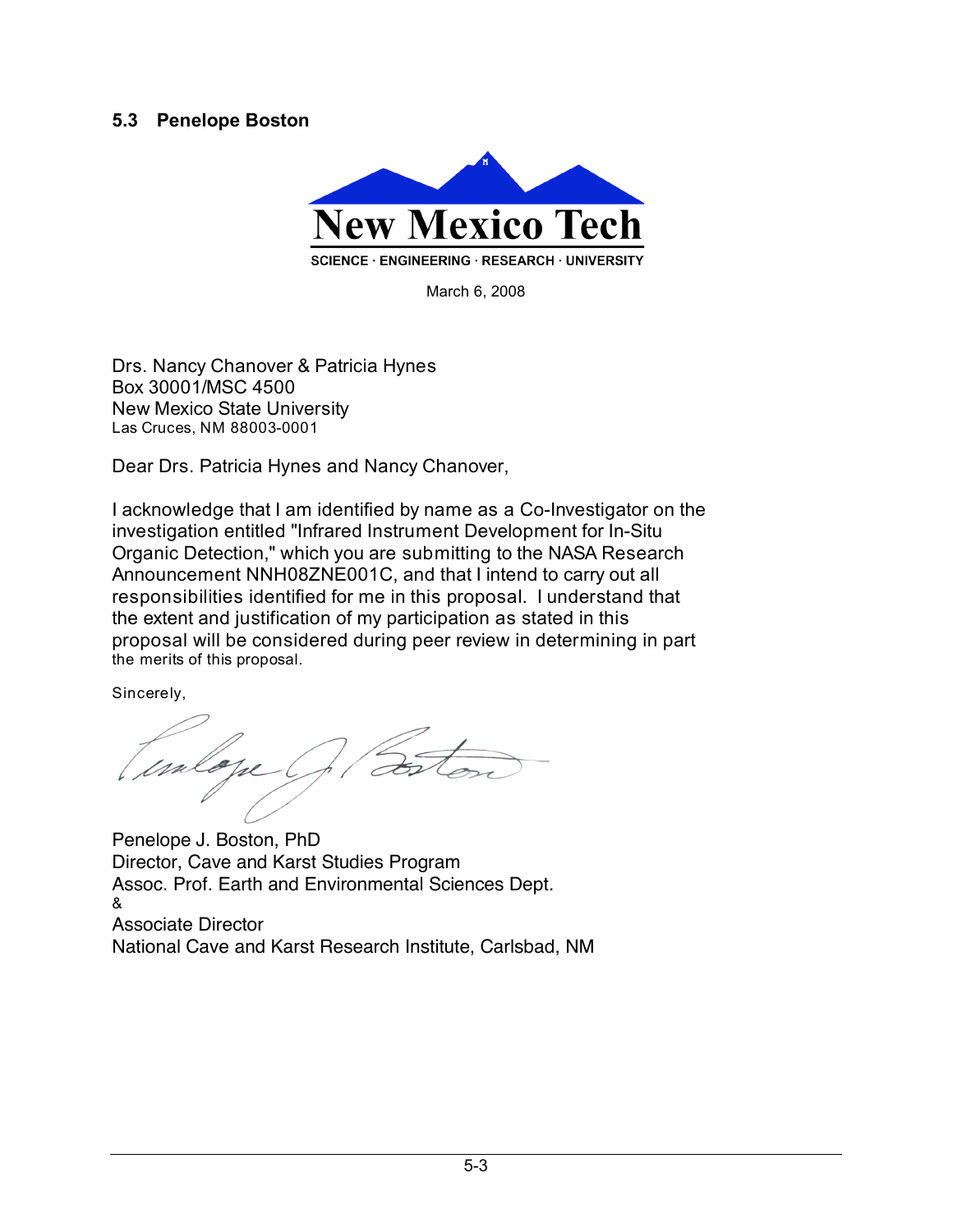rth & Environmental Science 01 Leroy Place, MSEC 208 ocorro, New Mexico 87801



geos@nmt.edu www.ees.nmt.edu (575) 835-5634 fax: (575) 835-6436

March 10, 2008

Ms. Pat Hynes MSC<sub>SG</sub> New Mexico State University PO Box 30001 Las Cruces, NM 88003-0001

 $RE:$ Proposal Title: Infrared instrument development for in-situ organic detection Principal Investigator: Penelope J. Boston

Dear Ms Hynes:

On behalf of the principal investigator Penelope J. Boston, of our Earth & Environmental Science Department, the enclosed is being submitted for the referenced proposal.

The enclosed represents the intent of New Mexico Institute of Mining and Technology (NMIMT) to enter into a sub-recipient agreement with the University of New Mexico to perform the scope of work described in the proposal. NMIMT is committed to support the efforts in this proposal with the necessary assets to perform such work. The R&ED Cave and Karst Program will provide in-kind cost share match.

If you have any technical questions regarding this project, please contact Dr. Boston at (505) 835-5657 or by e-mailing pboston@nmt.edu. Administrative, contract or budgetary questions may be directed to Norene Boykin (505) 835-5545 or by e-mailing nboykin@admin.nmt.edu.

Sincerely,

Lonnie Marquez Vice President of Administration and Finance

Enclosure.